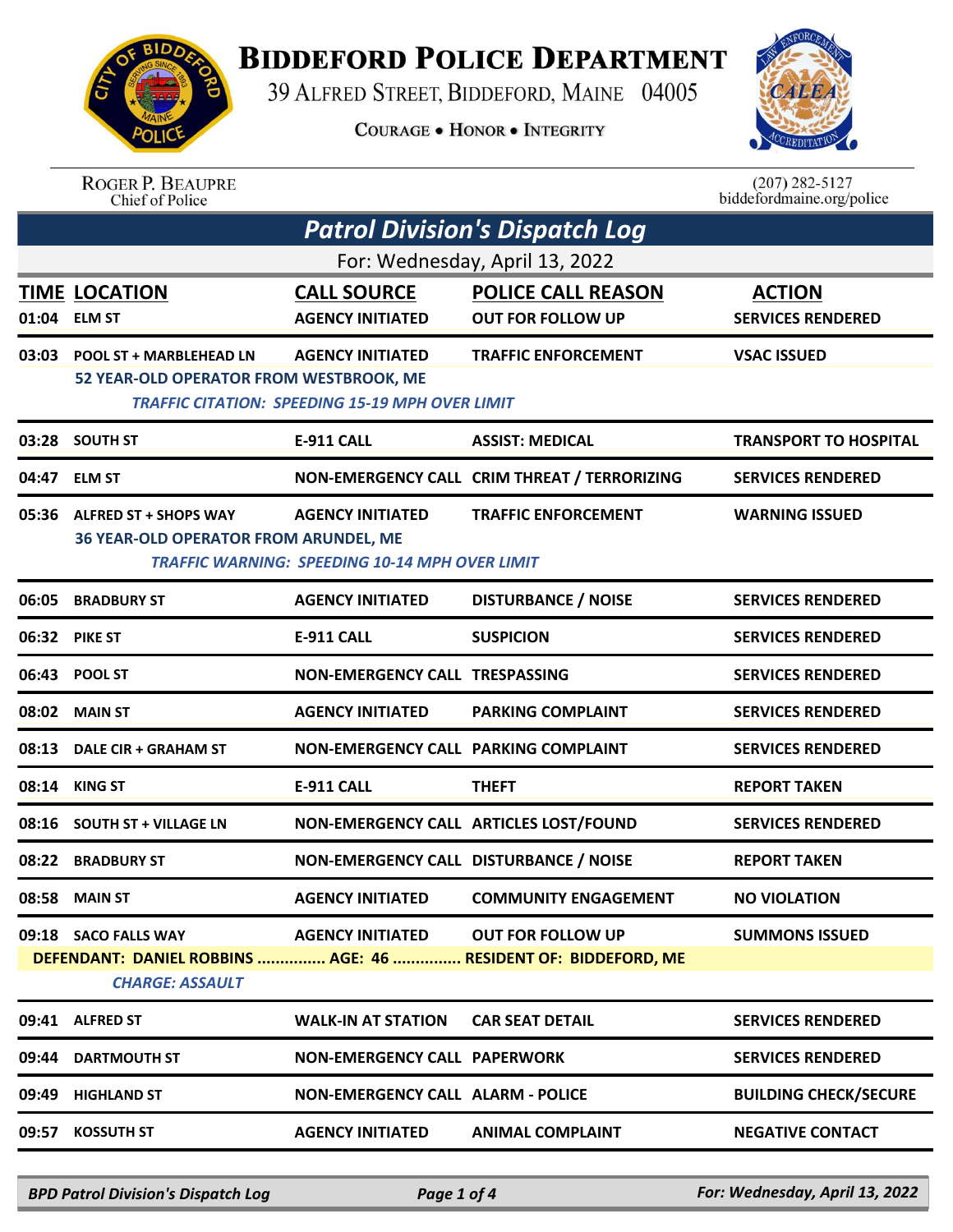| 11:11 ALFRED ST<br><b>AGENCY INITIATED</b><br><b>OUT FOR FOLLOW UP</b><br><b>SERVICES RENDERED</b><br>11:20 ST MARYS ST<br><b>WALK-IN AT STATION</b><br><b>CRIM THREAT / TERRORIZING</b><br><b>REPORT TAKEN</b><br>NON-EMERGENCY CALL FRAUD / SCAM<br><b>REPORT TAKEN</b><br><b>MARINER WAY</b><br>11:28<br><b>AGENCY INITIATED</b><br><b>TRAFFIC ENFORCEMENT</b><br><b>SERVICES RENDERED</b><br>11:34 ELM ST + ALFRED ST<br><b>AGENCY INITIATED</b><br><b>TRAFFIC ENFORCEMENT</b><br><b>VSAC ISSUED</b><br>11:35<br><b>ELM ST</b><br>26 YEAR-OLD OPERATOR FROM WEST BALDWIN, ME<br>TRAFFIC CITATION: OPERATE VEHICLE W/O VALID INSPECTION CERTIFICATE<br><b>TRAFFIC WARNING: FAILURE TO DISPLAY FRONT/REAR REGISTRATION PLATE</b><br><b>TRAFFIC WARNING: INADEQUATE TIRES - 1 TIRE</b><br><b>TRAFFIC WARNING: OPERATING A DEFECTIVE MOTOR VEHICLE</b><br><b>TRAFFIC WARNING: OPERATING VEHICLE WITH INADEQUATE BRAKE LIGHTS</b> |  |
|----------------------------------------------------------------------------------------------------------------------------------------------------------------------------------------------------------------------------------------------------------------------------------------------------------------------------------------------------------------------------------------------------------------------------------------------------------------------------------------------------------------------------------------------------------------------------------------------------------------------------------------------------------------------------------------------------------------------------------------------------------------------------------------------------------------------------------------------------------------------------------------------------------------------------------|--|
|                                                                                                                                                                                                                                                                                                                                                                                                                                                                                                                                                                                                                                                                                                                                                                                                                                                                                                                                  |  |
|                                                                                                                                                                                                                                                                                                                                                                                                                                                                                                                                                                                                                                                                                                                                                                                                                                                                                                                                  |  |
|                                                                                                                                                                                                                                                                                                                                                                                                                                                                                                                                                                                                                                                                                                                                                                                                                                                                                                                                  |  |
|                                                                                                                                                                                                                                                                                                                                                                                                                                                                                                                                                                                                                                                                                                                                                                                                                                                                                                                                  |  |
|                                                                                                                                                                                                                                                                                                                                                                                                                                                                                                                                                                                                                                                                                                                                                                                                                                                                                                                                  |  |
| <b>NON-EMERGENCY CALL SUSPICION</b><br><b>SERVICES RENDERED</b><br>11:49<br><b>CATHEDRAL OAKS DR</b>                                                                                                                                                                                                                                                                                                                                                                                                                                                                                                                                                                                                                                                                                                                                                                                                                             |  |
| 12:02 DARTMOUTH ST<br><b>AGENCY INITIATED</b><br><b>PAPERWORK</b><br><b>PAPERWORK SERVED</b>                                                                                                                                                                                                                                                                                                                                                                                                                                                                                                                                                                                                                                                                                                                                                                                                                                     |  |
| 12:05<br><b>GRAYSON ST</b><br><b>WALK-IN AT STATION</b><br><b>PAPERWORK</b><br><b>DISPATCH HANDLED</b>                                                                                                                                                                                                                                                                                                                                                                                                                                                                                                                                                                                                                                                                                                                                                                                                                           |  |
| 12:41 ALFRED ST + MEDICAL CENTER D NON-EMERGENCY CALL CHECK WELFARE<br><b>SERVICES RENDERED</b>                                                                                                                                                                                                                                                                                                                                                                                                                                                                                                                                                                                                                                                                                                                                                                                                                                  |  |
| 12:58 SOUTH ST<br><b>SERVICES RENDERED</b><br><b>NON-EMERGENCY CALL MENTAL ILLNESS CASES</b>                                                                                                                                                                                                                                                                                                                                                                                                                                                                                                                                                                                                                                                                                                                                                                                                                                     |  |
| 13:09 POOL ST<br><b>AGENCY INITIATED</b><br><b>PARKING COMPLAINT</b><br><b>PARKING TICKET ISSUED</b>                                                                                                                                                                                                                                                                                                                                                                                                                                                                                                                                                                                                                                                                                                                                                                                                                             |  |
| <b>AGENCY INITIATED</b><br><b>SERVICES RENDERED</b><br>13:28 FORTUNES ROCKS RD<br><b>COMMUNITY ENGAGEMENT</b>                                                                                                                                                                                                                                                                                                                                                                                                                                                                                                                                                                                                                                                                                                                                                                                                                    |  |
| <b>AGENCY INITIATED</b><br><b>NO VIOLATION</b><br>13:36<br><b>BEACH HOUSE LN</b><br><b>COMMUNITY ENGAGEMENT</b>                                                                                                                                                                                                                                                                                                                                                                                                                                                                                                                                                                                                                                                                                                                                                                                                                  |  |
| 13:37 MAIN ST<br>NON-EMERGENCY CALL TRESPASSING<br><b>SERVICES RENDERED</b>                                                                                                                                                                                                                                                                                                                                                                                                                                                                                                                                                                                                                                                                                                                                                                                                                                                      |  |
| <b>NON-EMERGENCY CALL CHECK WELFARE</b><br><b>SERVICES RENDERED</b><br>13:43 SOUTH ST                                                                                                                                                                                                                                                                                                                                                                                                                                                                                                                                                                                                                                                                                                                                                                                                                                            |  |
| <b>GREEN ST</b><br>NON-EMERGENCY CALL COMMUNITY ENGAGEMENT<br><b>NEGATIVE CONTACT</b><br>13:48                                                                                                                                                                                                                                                                                                                                                                                                                                                                                                                                                                                                                                                                                                                                                                                                                                   |  |
| 14:10 ALFRED ST + EMMONS PL<br>NON-EMERGENCY CALL ASSIST: VEHICLE CRASH - FIRE / EMS SUMMONS ISSUED<br>DEFENDANT: JESSICA J GAUDETTE  AGE: 35  RESIDENT OF: BIDDEFORD, ME<br><b>CHARGE: OPERATE WHILE LICENSE SUSPENDED OR REVOKED, PRIOR</b>                                                                                                                                                                                                                                                                                                                                                                                                                                                                                                                                                                                                                                                                                    |  |
| <b>AGENCY INITIATED</b><br>14:22 KOSSUTH ST<br><b>ANIMAL COMPLAINT</b><br><b>SERVICES RENDERED</b>                                                                                                                                                                                                                                                                                                                                                                                                                                                                                                                                                                                                                                                                                                                                                                                                                               |  |
| <b>WEST ST</b><br><b>WALK-IN AT STATION</b><br><b>CIVIL COMPLAINT</b><br><b>SERVICES RENDERED</b><br>14:43                                                                                                                                                                                                                                                                                                                                                                                                                                                                                                                                                                                                                                                                                                                                                                                                                       |  |
| <b>NON-EMERGENCY CALL ROAD HAZARD</b><br><b>BIDDEFORD GATEWAY CTR</b><br><b>REMOVED HAZARD</b><br>15:17                                                                                                                                                                                                                                                                                                                                                                                                                                                                                                                                                                                                                                                                                                                                                                                                                          |  |
| E-911 CALL<br><b>DISTURBANCE / NOISE</b><br>15:33<br><b>BARRA RD</b><br><b>GONE ON ARRIVAL</b>                                                                                                                                                                                                                                                                                                                                                                                                                                                                                                                                                                                                                                                                                                                                                                                                                                   |  |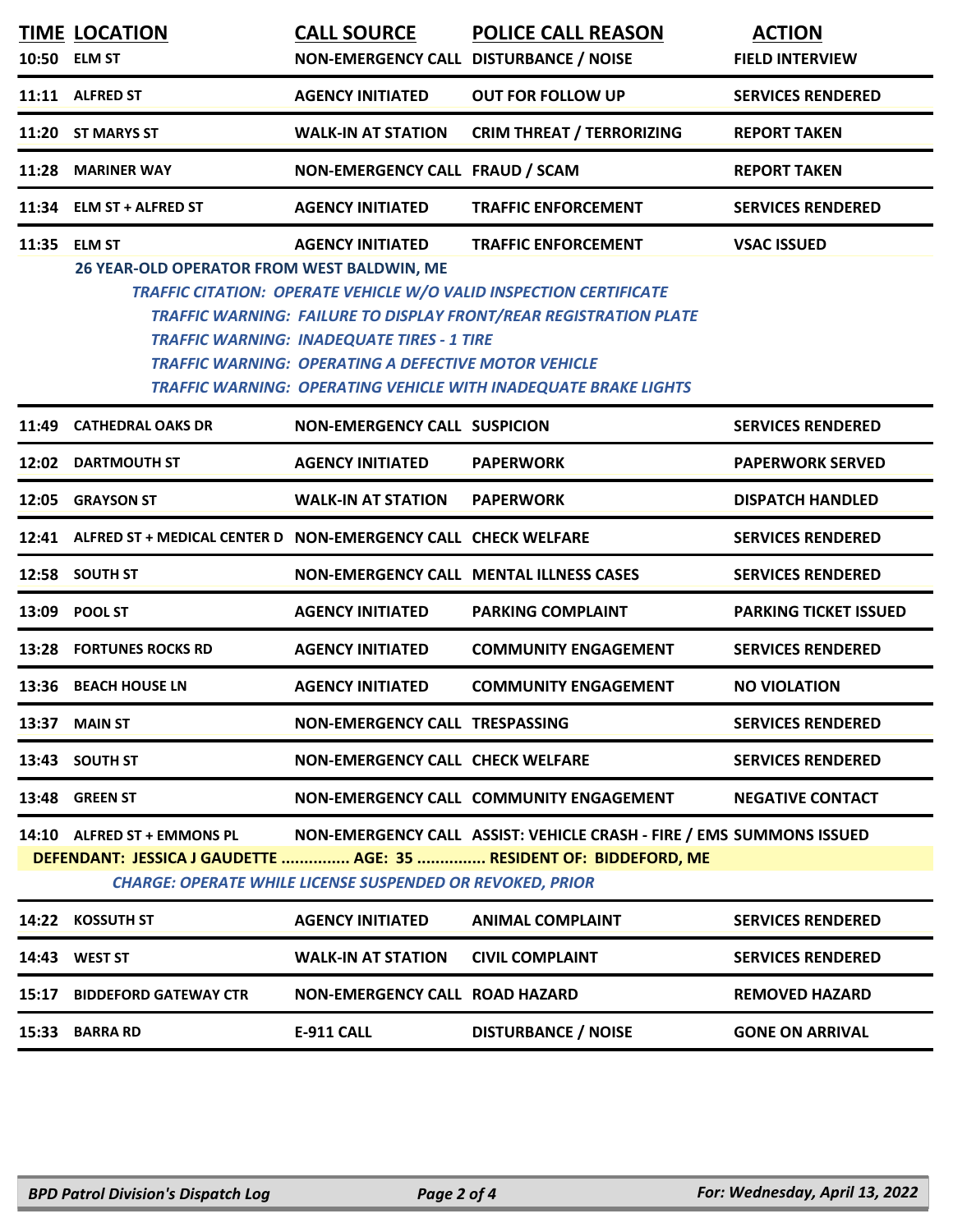| 16:31 POOL ST                                                                                                                                                                                                | 15:51 PEARL ST + STONE ST<br><b>CHARGE: OPERATING WITH SUSPENDED REGISTRATION</b><br>38 YEAR-OLD OPERATOR FROM BIDDEFORD, ME | <b>AGENCY INITIATED</b><br>TRAFFIC WARNING: OPERATING A DEFECTIVE MOTOR VEHICLE<br><b>AGENCY INITIATED</b><br><b>TRAFFIC WARNING: FAILING TO STOP AT STOP SIGN</b> | <b>TRAFFIC ENFORCEMENT</b><br>DEFENDANT: TASHA KIMBALL  AGE: 33  RESIDENT OF: BIDDEFORD, ME<br><b>TRAFFIC WARNING: OPERATING MOTOR VEHICLE WITH OBSTRUCTED VIEW</b><br><b>TRAFFIC ENFORCEMENT</b> | <b>SUMMONS ISSUED</b><br><b>WARNING ISSUED</b> |  |  |  |
|--------------------------------------------------------------------------------------------------------------------------------------------------------------------------------------------------------------|------------------------------------------------------------------------------------------------------------------------------|--------------------------------------------------------------------------------------------------------------------------------------------------------------------|---------------------------------------------------------------------------------------------------------------------------------------------------------------------------------------------------|------------------------------------------------|--|--|--|
|                                                                                                                                                                                                              |                                                                                                                              |                                                                                                                                                                    |                                                                                                                                                                                                   |                                                |  |  |  |
|                                                                                                                                                                                                              |                                                                                                                              |                                                                                                                                                                    |                                                                                                                                                                                                   |                                                |  |  |  |
|                                                                                                                                                                                                              |                                                                                                                              |                                                                                                                                                                    |                                                                                                                                                                                                   |                                                |  |  |  |
| 16:46 ELM ST                                                                                                                                                                                                 |                                                                                                                              |                                                                                                                                                                    | NON-EMERGENCY CALL VIOL OF BAIL CONDITIONS                                                                                                                                                        | <b>SUMMONS ISSUED</b>                          |  |  |  |
| DEFENDANT: BRANDON ALEXANDER PELLETIER  AGE: 33  RESIDENT OF: KENNEBUNK, ME<br><b>CHARGE: VIOLATING CONDITION OF RELEASE</b>                                                                                 |                                                                                                                              |                                                                                                                                                                    |                                                                                                                                                                                                   |                                                |  |  |  |
|                                                                                                                                                                                                              | 16:50 GRANITE ST + VINCENT AVE                                                                                               | <b>AGENCY INITIATED</b>                                                                                                                                            | <b>ROAD HAZARD</b>                                                                                                                                                                                | <b>REMOVED HAZARD</b>                          |  |  |  |
|                                                                                                                                                                                                              | 17:00 GRANITE POINT RD + POOL ST                                                                                             | <b>NON-EMERGENCY CALL DISABLED VEHICLE</b>                                                                                                                         |                                                                                                                                                                                                   | <b>SERVICES RENDERED</b>                       |  |  |  |
| 17:07 GRAYSON ST                                                                                                                                                                                             |                                                                                                                              | <b>NON-EMERGENCY CALL PAPERWORK</b>                                                                                                                                |                                                                                                                                                                                                   | <b>PAPERWORK NOT SERVED</b>                    |  |  |  |
| 18:19 ELM ST                                                                                                                                                                                                 |                                                                                                                              | NON-EMERGENCY CALL ARTICLES LOST/FOUND                                                                                                                             |                                                                                                                                                                                                   | <b>REMOVED HAZARD</b>                          |  |  |  |
| 18:20 GRAYSON ST                                                                                                                                                                                             |                                                                                                                              | <b>E-911 CALL</b>                                                                                                                                                  | <b>PAPERWORK</b>                                                                                                                                                                                  | <b>PAPERWORK SERVED</b>                        |  |  |  |
| <b>18:21 MAIN ST</b>                                                                                                                                                                                         |                                                                                                                              | <b>AGENCY INITIATED</b>                                                                                                                                            | <b>COMMUNITY ENGAGEMENT</b>                                                                                                                                                                       | <b>SERVICES RENDERED</b>                       |  |  |  |
| 18:26 ALFRED ST                                                                                                                                                                                              |                                                                                                                              | <b>WALK-IN AT STATION</b>                                                                                                                                          | <b>ASSAULT</b>                                                                                                                                                                                    | <b>SERVICES RENDERED</b>                       |  |  |  |
| 18:59                                                                                                                                                                                                        | <b>PRECOURT ST</b>                                                                                                           | <b>NON-EMERGENCY CALL ASSIST CITIZEN</b>                                                                                                                           |                                                                                                                                                                                                   | <b>SERVICES RENDERED</b>                       |  |  |  |
| 19:15 ALFRED ST                                                                                                                                                                                              |                                                                                                                              | NON-EMERGENCY CALL OUT FOR FOLLOW UP                                                                                                                               |                                                                                                                                                                                                   | <b>SERVICES RENDERED</b>                       |  |  |  |
|                                                                                                                                                                                                              | 19:30 MAPLEWOOD AVE                                                                                                          | <b>AGENCY INITIATED</b>                                                                                                                                            | <b>OUT FOR FOLLOW UP</b>                                                                                                                                                                          | <b>NEGATIVE CONTACT</b>                        |  |  |  |
| NON-EMERGENCY CALL OPERATING UNDER INFLUENCE<br><b>ARREST(S) MADE</b><br>19:38 MAINE TPKE<br>DEFENDANT: SAMANTHA FAY SCHOFIELD  AGE: 36  RESIDENT OF: PORTSMOUTH, NH<br><b>CHARGE: OUI (ALCOHOL)-NO TEST</b> |                                                                                                                              |                                                                                                                                                                    |                                                                                                                                                                                                   |                                                |  |  |  |
|                                                                                                                                                                                                              | 19:51 MAIN ST + ELM ST                                                                                                       |                                                                                                                                                                    | NON-EMERGENCY CALL MENTAL ILLNESS   DISORDERLY                                                                                                                                                    | <b>WARNING ISSUED</b>                          |  |  |  |
| 20:00 ELM ST                                                                                                                                                                                                 |                                                                                                                              | <b>NON-EMERGENCY CALL CHECK WELFARE</b>                                                                                                                            |                                                                                                                                                                                                   | <b>NO ACTION REQUIRED</b>                      |  |  |  |
| 21:20 ALFRED ST                                                                                                                                                                                              |                                                                                                                              | <b>E-911 CALL</b>                                                                                                                                                  | <b>JUVENILE OFFENSES</b>                                                                                                                                                                          | <b>SERVICES RENDERED</b>                       |  |  |  |
| 21:47 POOL ST                                                                                                                                                                                                |                                                                                                                              | NON-EMERGENCY CALL TRESPASSING                                                                                                                                     |                                                                                                                                                                                                   | <b>SERVICES RENDERED</b>                       |  |  |  |
| 22:08 ALFRED ST                                                                                                                                                                                              |                                                                                                                              | <b>NON-EMERGENCY CALL CHECK WELFARE</b>                                                                                                                            |                                                                                                                                                                                                   | <b>NO VIOLATION</b>                            |  |  |  |
| 22:14 GREEN ST                                                                                                                                                                                               |                                                                                                                              | <b>E-911 CALL</b>                                                                                                                                                  | <b>DISTURBANCE / NOISE</b>                                                                                                                                                                        | <b>UNFOUNDED</b>                               |  |  |  |
| 22:17 HAZEL ST                                                                                                                                                                                               |                                                                                                                              | <b>WALK-IN AT STATION</b>                                                                                                                                          | <b>SUSPICION</b>                                                                                                                                                                                  | <b>SERVICES RENDERED</b>                       |  |  |  |